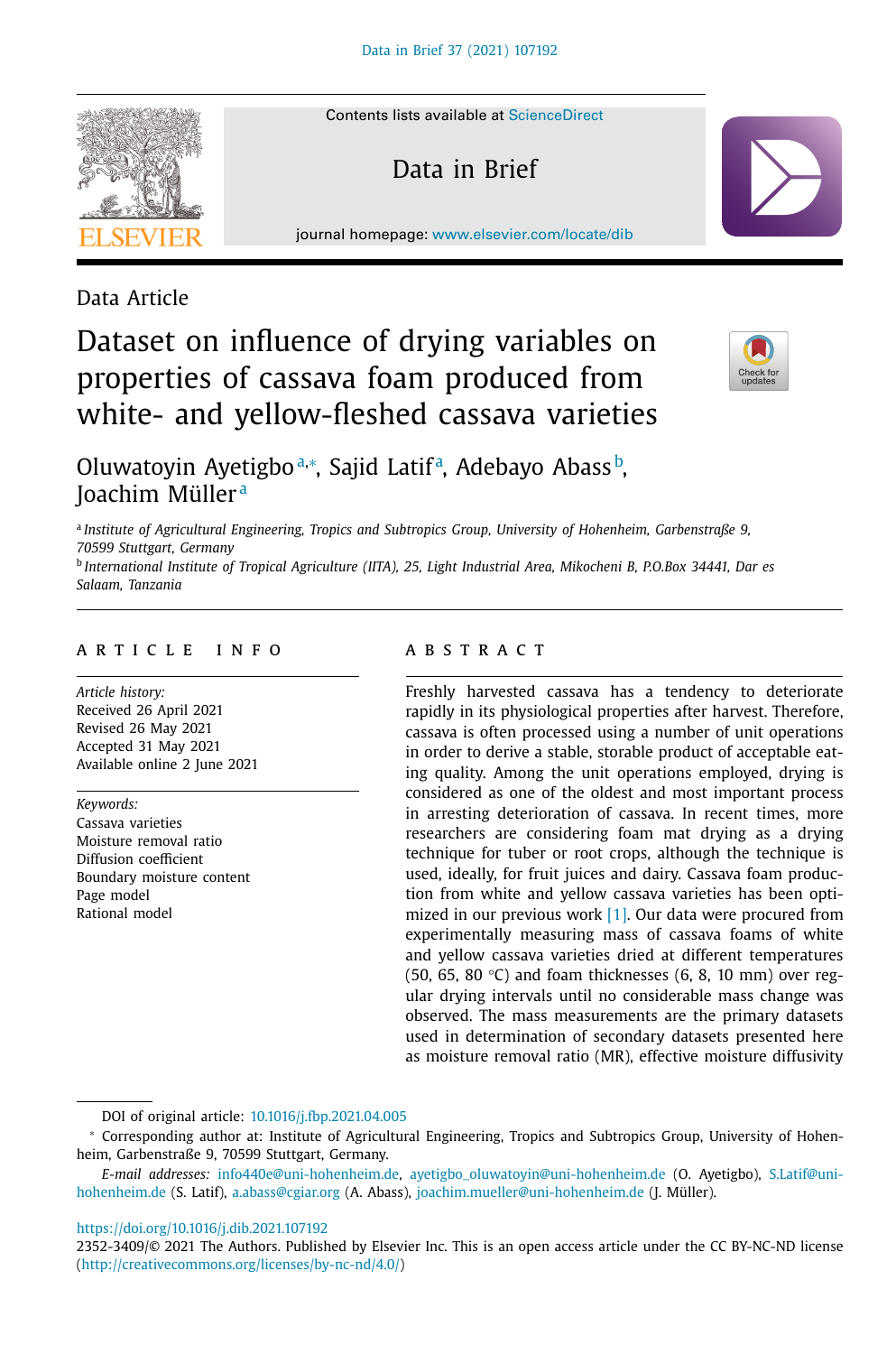$(D_{\text{eff}})$ , and drying rate (DR). The MR data were fitted to four thin-layer drying models (Henderson-Pabis, Page, Newton, Two-term), and Page model described the experimental drying data best. The Page model coefficients were analyzed by multiple linear regression (MLR) analysis to show how they are influenced by the drying variables. Drying rate was also fitted by Rational model to fit the DR data and to reflect the two falling rates found. Statistical accuracy and significance were calculated as coefficient of determination  $(R^2)$ , root mean square error (RMSE) and Chi square ( $\chi^2$ ) and an analysis of variance (ANOVA). Data obtained here are useful as primary data in process and dryer designs and processing of cassava in the cassava industry.

© 2021 The Authors. Published by Elsevier Inc. This is an open access article under the CC BY-NC-ND license [\(http://creativecommons.org/licenses/by-nc-nd/4.0/\)](http://creativecommons.org/licenses/by-nc-nd/4.0/)

## **Specifications Table**

| Subject                        | Chemical/Food Engineering                                                        |
|--------------------------------|----------------------------------------------------------------------------------|
| Specific subject area          | Drying kinetics, Thin-layer empirical modelling, Food processing                 |
| Type of data                   | Table, Chart, Graph, Figure                                                      |
| How data were acquired         | Gravimetric measurements, Foam mat drying, modelling, multiple linear            |
|                                | regression analyses, Statistical analyses                                        |
| Data format                    | Raw and analysed                                                                 |
| Parameters for data collection | Mass, Drying temperature, Drying time, Foam thickness                            |
| Description of data collection | Raw data collected from gravimetric measurements and time-based intervals        |
|                                | during drying. Statistical analyses by multiple linear regression, empirical     |
|                                | thin-layer drying models fitting                                                 |
| Data source location           | Institute of Agricultural Engineering, Tropics and Subtropics Group, University  |
|                                | of Hohenheim, Stuttagrt, Germany                                                 |
|                                | Primary data measured from experiments conducted at location.                    |
| Data accessibility             | With the article                                                                 |
| Related research article       | O. Ayetigbo, S. Latif, A. Abass, J. Müller, Drying kinetics and effect of drying |
|                                | conditions on selected physicochemical properties of foam from yellow-fleshed    |
|                                | and white-fleshed cassava (Manihot esculenta) varieties, Food Bioprod. Process.  |
|                                | 127 (2021) 454-464, https://doi.org/10.1016/j.fbp.2021.04.005.                   |

## **Value of the Data**

- Data is important in understanding how drying variables may influence drying kinetics parameters of cassava varieties using the unique drying technique known as foam mat drying.
- Data may be useful for researchers in general, and particularly, food process technicians and food engineers.
- The dataset may be used as basic data in designing drying systems for foam mat drying of cassava
- Data is available as fundamental drying data from experiments conducted, and may also be used for educational and industrial (small scale) purposes.
- From a food technology perspective, the data here is a valuable description of the process of moisture loss in cassava through foam drying, in order to reduce the post-harvest losses associated with cassava, retain labile nutrients (carotenoids), improve the shelf life of cassava, and present cassava in a powder form with safe cyanogenic glucosides level and improved physico-functional properties such as rehydration, water and oil absorption, solubility, and flowability.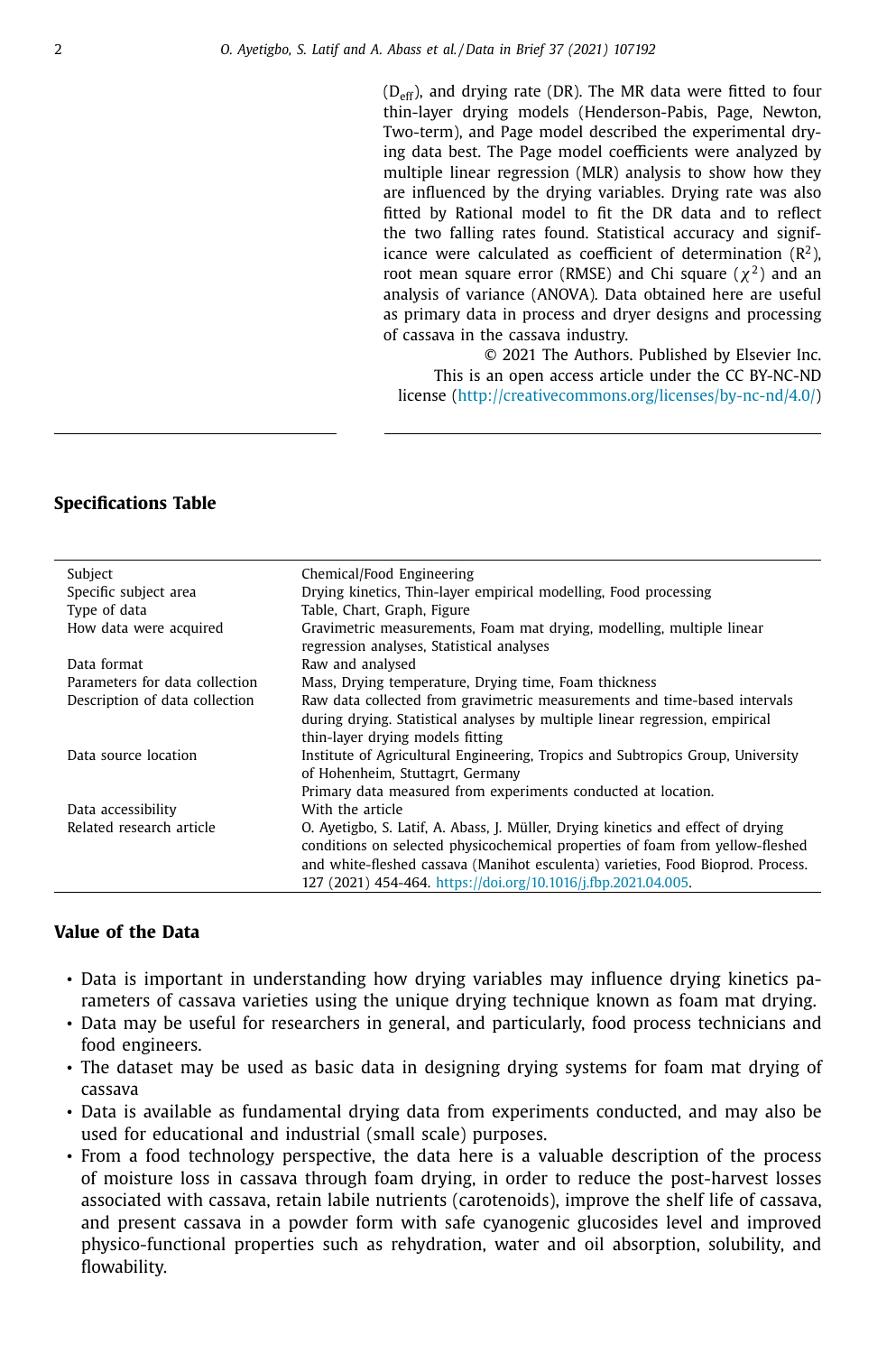

**Fig. 1.** Fitting accuracy of thin-layer drying models for moisture removal ratio (MR) of white cassava foam dried at 50 °C and foam thickness of 6mm as an example, showing Page model fitting as the best.

#### **1. Data Description**

#### *1.1. Moisture removal ratio (MR)*

Fig. 1 described at a glance, the accuracy of the fits for the four thin-layer models employed to describe the MR. Basically, the empirical model of Page had the best fit among the models and more accurately describes the MR. [Fig.](#page-3-0) 2 shows the trend of Page model fitted MR curves as influenced by changes in temperature and foam thickness. A compilation of all experimental MR and drying time data and charts as fitted by Page model for the cassava foams and non-foamed pulps (NFP) are shown in the supplementary spreadsheet file (MR vs time – WHITE, and MR vs time – YELLOW tabs). Here, MR decreased with increase in temperature, but increased with foam thickness.

For the practical application of MR to predict the moisture content during drying, MR fitted by four thin-layer drying models [\(Table](#page-4-0) 1) showed that the models accurately described MR and were statistically acceptable (coefficient of determination,  $R^2 = 0.9602 - 0.9999$ ; root mean square error, RMSE = 0.000114 – 0.0727; chi-square,  $\chi^2$  = 0.00104 – 0.282). Again, Page model gave the best statistical accuracy, having the highest  $\mathbb{R}^2$ , lowest RMSE and  $\chi^2$ , and a regular trend with increasing temperature and foam thickness. The coefficients of the Page model parameters *a* and *b* can be estimated by multiple linear regression (MLR) within the range of drying conditions studied.

For white cassava foam, the following relations were found:

$$
a = 0.173 - 0.00504T + 0.00848F + 0.000102 T2 + 0.000821 F2 - 0.000612 T F
$$
  
( $R2 = 0.9975$ , *RMSE* = 0.00265,  $\chi$ 2 = 0.00121) (1)

$$
b = 0.0639 + 0.0338 T + 0.0194 F - 0.000149 T2 - 0.000875 F2 - 0.0005T F
$$
  
( $R2 = 0.9842$ , *RMSE* = 0.0173,  $\chi$ 2 = 0.00176) (2)

For yellow cassava foam, the following relations were found:

$$
a = 0.183 - 0.00631 T + 0.0177 F + 0.0000967 T2 - 0.000663 F2 - 0.000374 T F
$$
  
( $R2 = 0.9880$ , *RMSE* = 0.00557,  $\chi$ 2 = 0.00242) (3)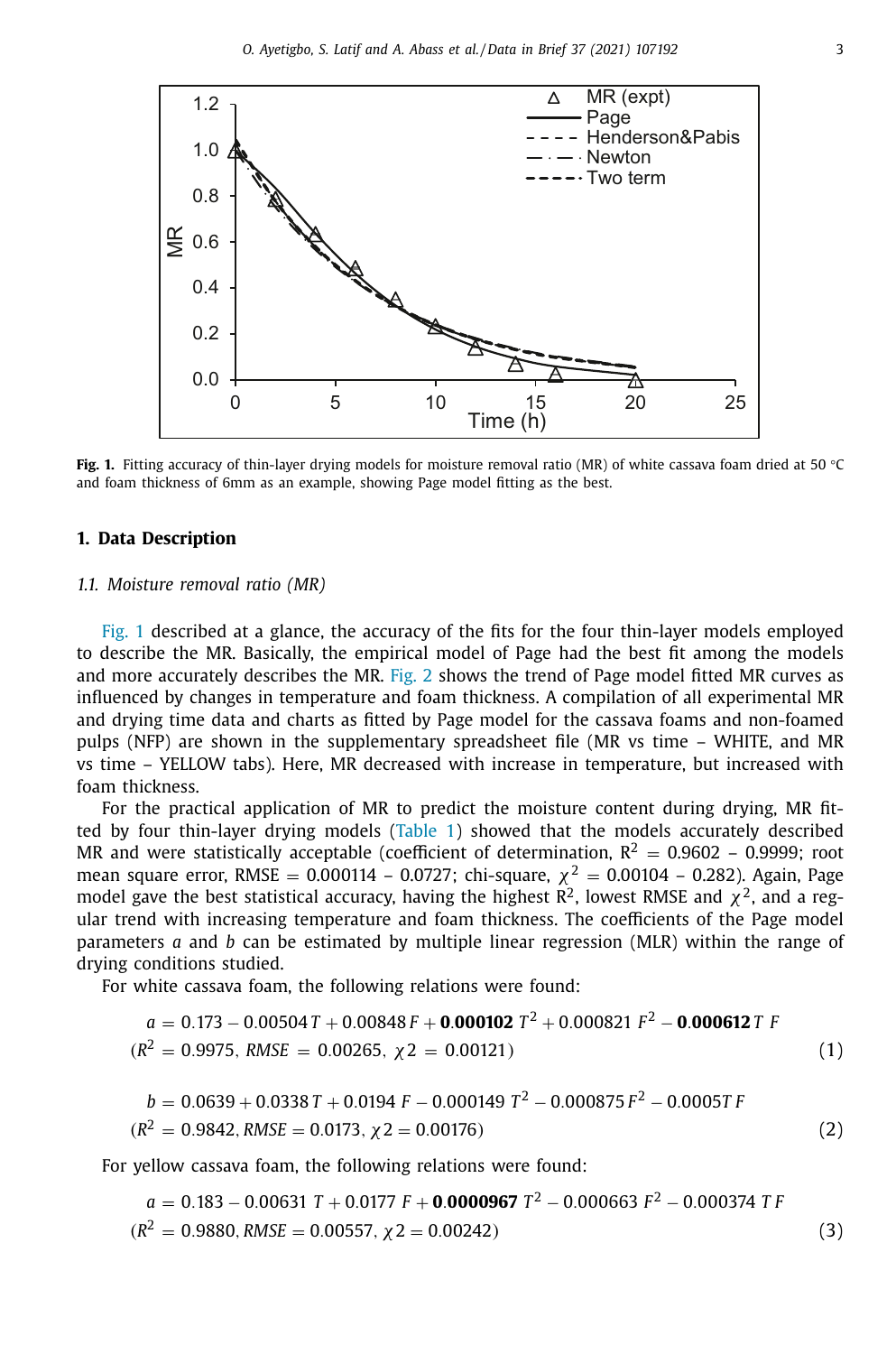<span id="page-3-0"></span>

Fig. 2. Moisture removal ratio (*MR*) during drying of white cassava foams (a-c) and yellow cassava foams (d-f) as influenced by changes in temperature and foam thickness. NFP = nonfoamed pulp. Error bars represent standard deviation, lines represent Page model fitting.

4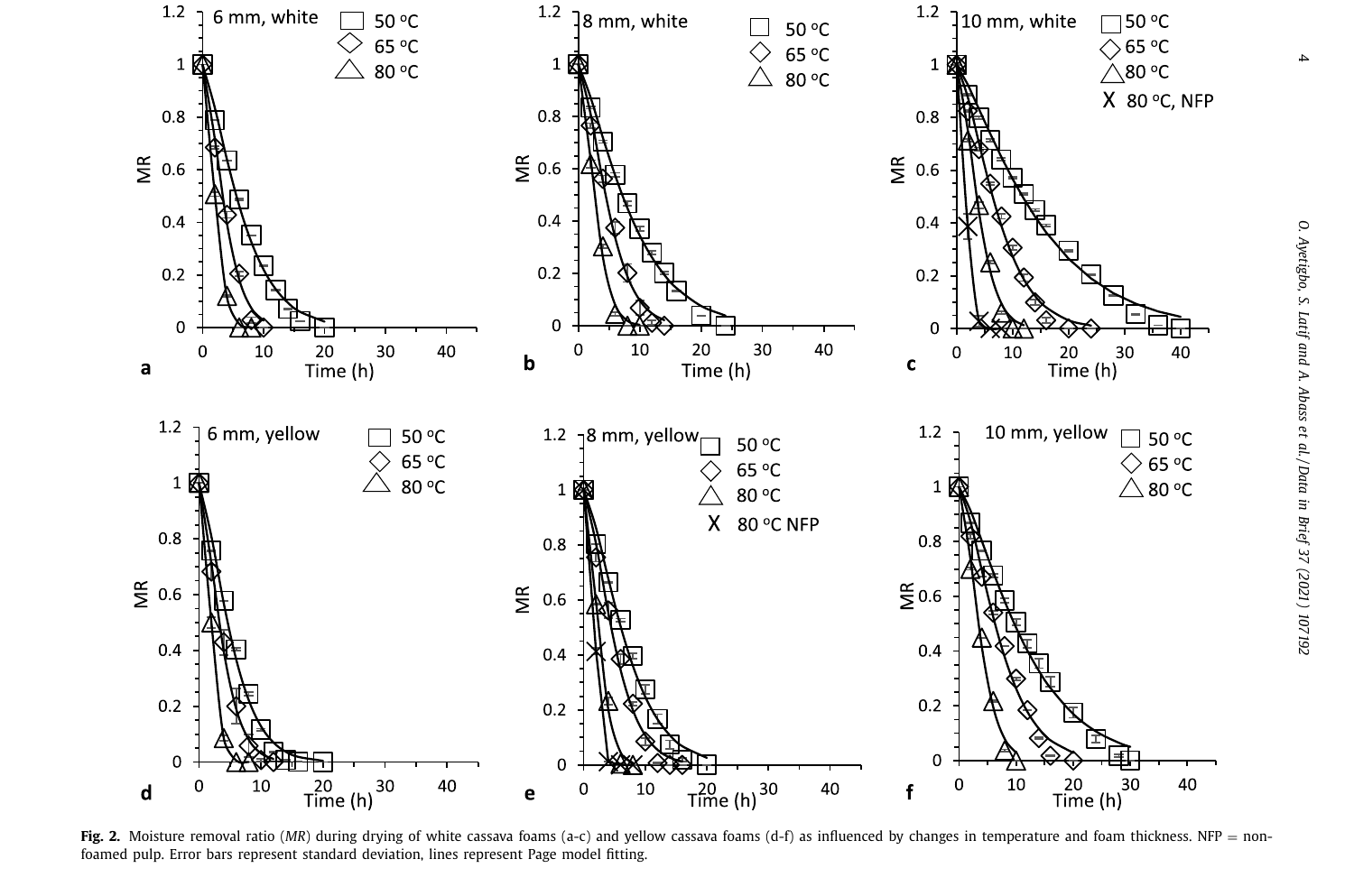#### <span id="page-4-0"></span>**Table 1**

 Model coefficients (*a, b, c, d*) and accuracy of four thin-layer drying models for moisture removal ratio (*MR*) during drying of white and yellow cassava foams in comparison to non-foamed pulp (NFP).

| Model             | Coefficients, accuracy |        |        |         |        |        |        |        |                 |        | <b>NFP</b>      |
|-------------------|------------------------|--------|--------|---------|--------|--------|--------|--------|-----------------|--------|-----------------|
| Foam thickness    |                        |        | 6 mm   |         |        | 8 mm   |        |        | $10 \text{ mm}$ |        | $10 \text{ mm}$ |
| Temperature       |                        | 50 °C  | 65 °C  | 80 °C   | 50 °C  | 65 °C  | 80 °C  | 50 °C  | 65 °C           | 80 °C  | 80 °C           |
|                   |                        |        |        |         |        | White  |        |        |                 |        |                 |
| Page              | a                      | 0.0715 | 0.118  | 0.211   | 0.0559 | 0.0749 | 0.151  | 0.0336 | 0.0495          | 0.0997 | 0.252           |
|                   | b                      | 1.325  | 1.489  | 1.678   | 1.278  | 1.493  | 1.569  | 1.228  | 1.418           | 1.521  | 1.916           |
|                   | $R^2$                  | 0.9944 | 0.9930 | 0.9997  | 0.9944 | 0.9936 | 0.9957 | 0.9915 | 0.9919          | 0.9934 | 0.9999          |
|                   | <b>RMSE</b>            | 0.0245 | 0.0301 | 0.00665 | 0.0236 | 0.0278 | 0.0244 | 0.0289 | 0.0299          | 0.0291 | 0.000294        |
|                   | $\chi^2$               | 0.0558 | 0.0607 | 0.0148  | 0.0644 | 0.0642 | 0.0441 | 0.118  | 0.0884          | 0.0696 | 0.00104         |
| Henderson & Pabis | a                      | 1.047  | 1.0418 | 1.0212  | 1.0445 | 1.0579 | 1.0356 | 1.0391 | 1.0615          | 1.0500 | 1.011           |
|                   | b                      | 0.148  | 0.262  | 0.444   | 0.111  | 0.196  | 0.336  | 0.0659 | 0.132           | 0.245  | 0.566           |
|                   | R <sup>2</sup>         | 0.9788 | 0.9664 | 0.9775  | 0.9815 | 0.9653 | 0.9698 | 0.9813 | 0.9697          | 0.9649 | 0.9853          |
|                   | <b>RMSE</b>            | 0.0477 | 0.0659 | 0.0578  | 0.0428 | 0.0650 | 0.0647 | 0.0429 | 0.0583          | 0.0674 | 0.0469          |
|                   | $\chi^2$               | 0.162  | 0.174  | 0.134   | 0.146  | 0.218  | 0.189  | 0.215  | 0.251           | 0.221  | 0.111           |
| Newton            | a                      | 0.142  | 0.253  | 0.438   | 0.106  | 0.187  | 0.327  | 0.0630 | 0.125           | 0.235  | 0.562           |
|                   | $R^2$                  | 0.9757 | 0.9638 | 0.9769  | 0.9784 | 0.9607 | 0.9681 | 0.9789 | 0.9648          | 0.9616 | 0.9851          |
|                   | <b>RMSE</b>            | 0.0509 | 0.0685 | 0.0586  | 0.0463 | 0.0692 | 0.0665 | 0.0457 | 0.0628          | 0.0705 | 0.0472          |
|                   | $\chi^2$               | 0.181  | 0.184  | 0.138   | 0.164  | 0.239  | 0.198  | 0.237  | 0.282           | 0.237  | 0.112           |
| Two-Term          | a                      | 0.518  | 0.785  | 0.868   | 0.511  | 0.540  | 0.520  | 0.511  | 0.529           | 0.395  | 0.980           |
|                   | b                      | 0.147  | 0.262  | 0.444   | 0.111  | 0.196  | 0.336  | 0.0659 | 0.132           | 0.245  | 0.566           |
|                   | C                      | 0.526  | 0.257  | 0.153   | 0.533  | 0.518  | 0.515  | 0.528  | 0.532           | 0.655  | 0.0304          |
|                   | d                      | 0.147  | 0.262  | 0.444   | 0.111  | 0.196  | 0.336  | 0.0659 | 0.132           | 0.245  | 0.566           |
|                   | R <sup>2</sup>         | 0.9787 | 0.9664 | 0.9775  | 0.9815 | 0.9653 | 0.9698 | 0.9813 | 0.9697          | 0.9649 | 0.9853          |
|                   | <b>RMSE</b>            | 0.0477 | 0.0659 | 0.0578  | 0.0428 | 0.0650 | 0.0647 | 0.0429 | 0.0583          | 0.0674 | 0.0469          |
|                   | $v^2$                  | 0.164  | 0.174  | 0.134   | 0.146  | 0.218  | 0.189  | 0.215  | 0.251           | 0.221  | 0.111           |

(*continued on next page*)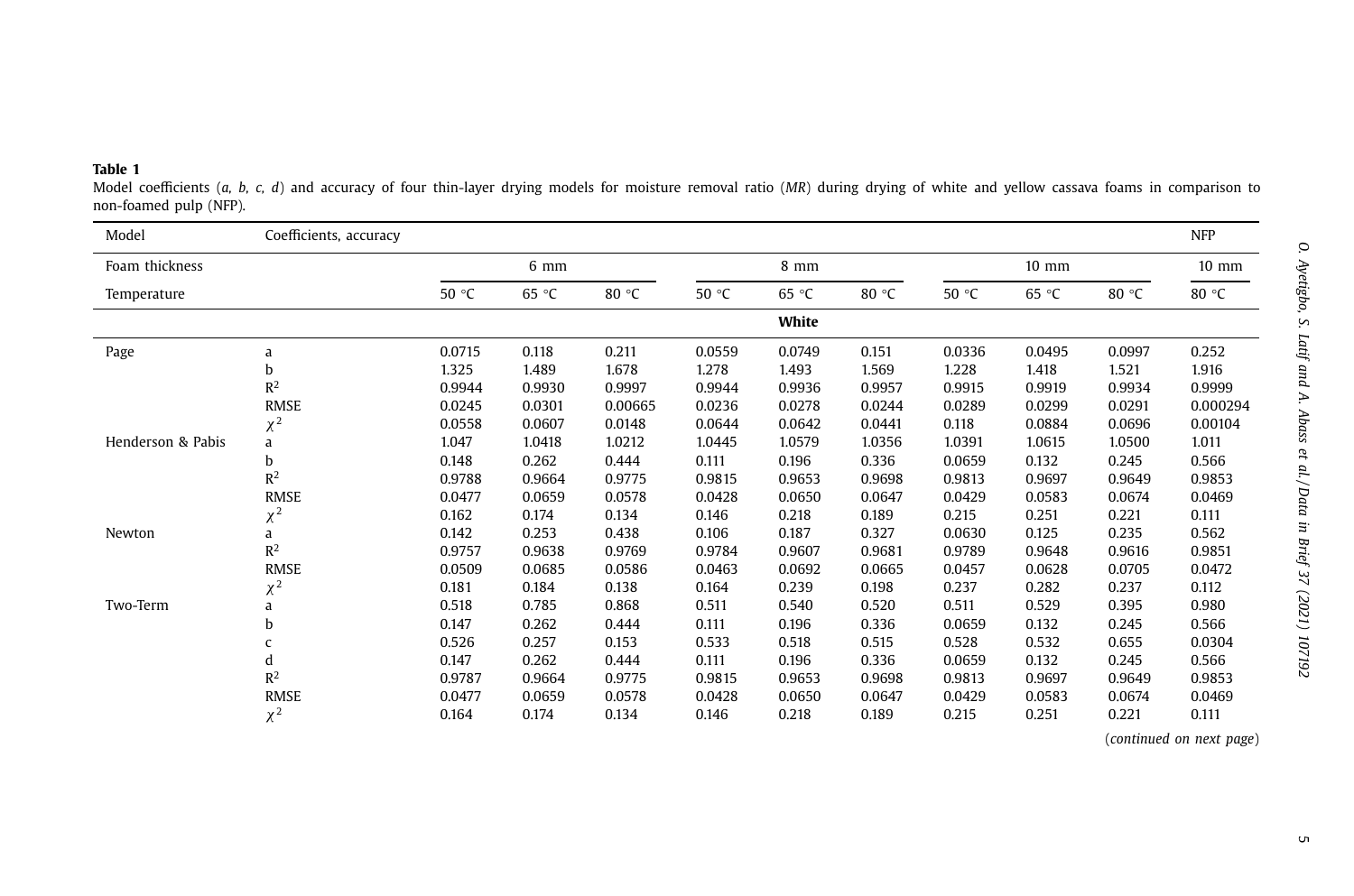|  |  | <b>Table 1</b> (continued) |  |
|--|--|----------------------------|--|
|--|--|----------------------------|--|

| Model             | Coefficients, accuracy |        |        |         |        |        |        |        |        |        | <b>NFP</b>      |
|-------------------|------------------------|--------|--------|---------|--------|--------|--------|--------|--------|--------|-----------------|
| Foam thickness    |                        |        | 6 mm   |         |        | 8 mm   |        |        | 10 mm  |        | $10 \text{ mm}$ |
| Temperature       |                        | 50 °C  | 65 °C  | 80 °C   | 50 °C  | 65 °C  | 80 °C  | 50 °C  | 65 °C  | 80 °C  | 80 °C           |
|                   |                        |        |        |         |        | Yellow |        |        |        |        | 8 mm            |
|                   |                        |        |        |         |        |        |        |        |        |        | 80 °C           |
| Page              | a                      | 0.0802 | 0.125  | 0.194   | 0.0566 | 0.0795 | 0.168  | 0.0367 | 0.0508 | 0.1056 | 0.176           |
|                   | b                      | 1.409  | 1.444  | 1.836   | 1.392  | 1.448  | 1.624  | 1.293  | 1.419  | 1.528  | 2.330           |
|                   | R <sup>2</sup>         | 0.9939 | 0.9964 | 0.9999  | 0.9904 | 0.9922 | 0.9963 | 0.9912 | 0.9892 | 0.9964 | 0.9999          |
|                   | <b>RMSE</b>            | 0.0264 | 0.0214 | 0.00248 | 0.0323 | 0.0306 | 0.0234 | 0.0295 | 0.0344 | 0.0306 | 0.000114        |
|                   | $\chi^2$               | 0.0722 | 0.0399 | 0.00551 | 0.0835 | 0.0956 | 0.0482 | 0.103  | 0.0958 | 0.0583 | 0.00606         |
| Henderson & Pabis | a                      | 1.0525 | 1.0413 | 1.0215  | 1.0538 | 1.0547 | 1.0307 | 1.0474 | 1.0587 | 1.0458 | 1.014           |
|                   | b                      | 0.185  | 0.261  | 0.463   | 0.139  | 0.195  | 0.372  | 0.0822 | 0.134  | 0.253  | 0.555           |
|                   | $R^2$                  | 0.9742 | 0.9752 | 0.9737  | 0.9689 | 0.9684 | 0.9676 | 0.9762 | 0.9652 | 0.9624 | 0.9771          |
|                   | <b>RMSE</b>            | 0.0547 | 0.0560 | 0.0629  | 0.0582 | 0.0616 | 0.0689 | 0.0486 | 0.0617 | 0.0698 | 0.0592          |
|                   | $\chi^2$               | 0.237  | 0.167  | 0.146   | 0.215  | 0.260  | 0.172  | 0.214  | 0.234  | 0.181  | 0.154           |
| Newton            | a                      | 0.177  | 0.253  | 0.456   | 0.132  | 0.186  | 0.364  | 0.0781 | 0.127  | 0.244  | 0.550           |
|                   | R <sup>2</sup>         | 0.9709 | 0.9729 | 0.9731  | 0.9648 | 0.9647 | 0.9662 | 0.9726 | 0.9602 | 0.9592 | 0.9769          |
|                   | <b>RMSE</b>            | 0.0580 | 0.0586 | 0.0637  | 0.0619 | 0.0651 | 0.0704 | 0.0521 | 0.0659 | 0.0727 | 0.0595          |
|                   | $\chi^2$               | 0.260  | 0.179  | 0.150   | 0.238  | 0.260  | 0.178  | 0.238  | 0.259  | 0.193  | 0.156           |
| Two-Term          | a                      | 0.696  | 0.521  | 0.226   | 0.525  | 0.723  | 0.696  | 0.522  | 0.519  | 0.512  | 0.708           |
|                   | h                      | 0.185  | 0.261  | 0.463   | 0.139  | 0.195  | 0.372  | 0.0817 | 0.134  | 0.253  | 0.555           |
|                   | C                      | 0.357  | 0.521  | 0.795   | 0.529  | 0.332  | 0.335  | 0.523  | 0.539  | 0.533  | 0.306           |
|                   | d                      | 0.185  | 0.261  | 0.463   | 0.139  | 0.195  | 0.372  | 0.0817 | 0.134  | 0.253  | 0.555           |
|                   | R <sup>2</sup>         | 0.9742 | 0.9752 | 0.9737  | 0.9689 | 0.9684 | 0.9676 | 0.9762 | 0.9652 | 0.9624 | 0.9771          |
|                   | <b>RMSE</b>            | 0.0547 | 0.0560 | 0.0629  | 0.0582 | 0.0616 | 0.0689 | 0.0486 | 0.0617 | 0.0698 | 0.0592          |
|                   | $\chi^2$               | 0.237  | 0.167  | 0.146   | 0.215  | 0.260  | 0.172  | 0.217  | 0.234  | 0.181  | 0.154           |

 $R^2$  - coefficient of determination, RMSE - root mean square error,  $\chi^2$  - Chi square.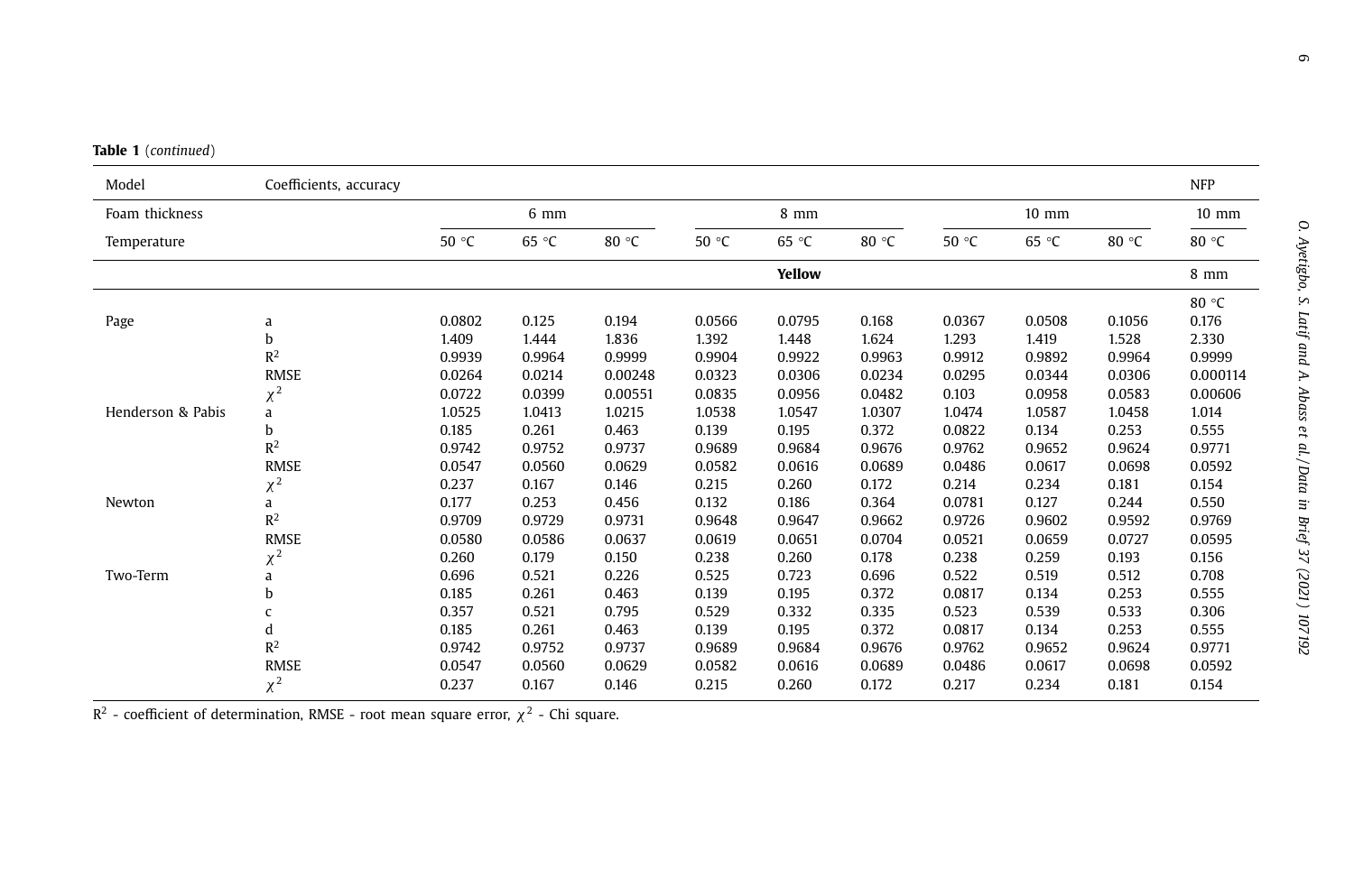

**Fig. 3.** Accuracy of agreement between experimental moisture removal ratio (MR) and predicted Page model MR for drying of white (a) and yellow (b) cassava foams dried at different temperatures and foam thicknesses.  $R^2$  - coefficient of determination, RMSE - root mean square error.

$$
b = 1.701 - 0.0216 \text{ T} + 0.0659 \text{ F} + 0.000341 \text{ T}^2 + 0.0000417 \text{ F}^2 - 0.0016 \text{ T} \text{ F}
$$
  
( $R^2 = 0.9251$ , *RMSE* = 0.0411,  $\chi$ 2 = 0.0102) (4)

where *T* ( $\degree$ C) is the temperature, *F* (mm) is the foam thickness, *a* (1/h) is the drying constant and *b* is a dimensionless empirical constant, and bolded coefficients are significant ( $P < 0.05$ ).

The Page model parameter coefficients *a* and *b* increased with temperature, but decreased with foam thickness when drying foams of both varieties. Nonetheless, *a* and *b* were higher for the drying of NFP than for cassava foam, signifying faster drying.

Fig. 3 revealed that there was good agreement between experimental MR and the MR predicted by Page model, with strong statistical association shown by high  $R^2$  ( $> 0.9$ ), low RMSE and low  $\chi^2$ . A pooling of all experimental and Page predicted MR data, the correlation between them, and a calculation of the statistical error are shown in the supplementary spreadsheet file (Pred MR vs Expt MR- WHITE, and Pred MR vs Expt MR- YELLOW tabs).

#### *1.2. Effective moisture diffusivity*

Detail values of effective moisture diffusivity ( $D_{\text{eff}}$ ) can be found in our associated work [\[2\].](#page-12-0) [Table](#page-7-0) 2 outlays statistical accuracy of Crank's approximate solution of the first three terms of Fick's diffusion expression fitted to the experimental MR data in determining the moisture diffusivity. The statistics reveal good accuracy ( $R^2 = 0.9063 - 0.9561$ ) of the fits. We observe a slight deviation of the fitted MR curves toward the end of the experimental MR data [\(Fig.](#page-8-0) 4). The supplementary spreadsheet file (MR vs t for  $D_{eff}$  fitting- WHITE, and MR vs t for  $D_{eff}$  fitting-YELLOW tabs) shows all the experimental MR data at each drying time (t), and estimates of MR derived from fitting the Crank's solution to Fick's  $2<sup>nd</sup>$  law of diffusion. Our analyses revealed that increasing the number of terms did not significantly improve the fit accuracy, and overall, supports the theory of two drying rate regimes for the cassava foams.

The Arrhenius temperature dependence of effective moisture diffusivity as portrayed in [Fig.](#page-9-0) 5 showed the linear relationship between effective moisture diffusivity and temperature. A compilation of the drying temperatures,  $D_{\text{eff}}$ , plots of natural logarithm of  $D_{\text{eff}}$  versus inverse of R $\cdot$  $(T + 273.15)$  of the cassava foams, and statistical accuracy of the fits are shown in the supplementary spreadsheet file (ln D<sub>eff</sub> vs 1-RT WHITE, and ln D<sub>eff</sub> vs 1-RT YELLOW tabs). The good linear accuracy ( $R^2 = 0.9611 - 0.9999$ ) of the relationship was shown at the three foam thicknesses, with only a marginal difference at 8 mm and 10 mm foam thickness.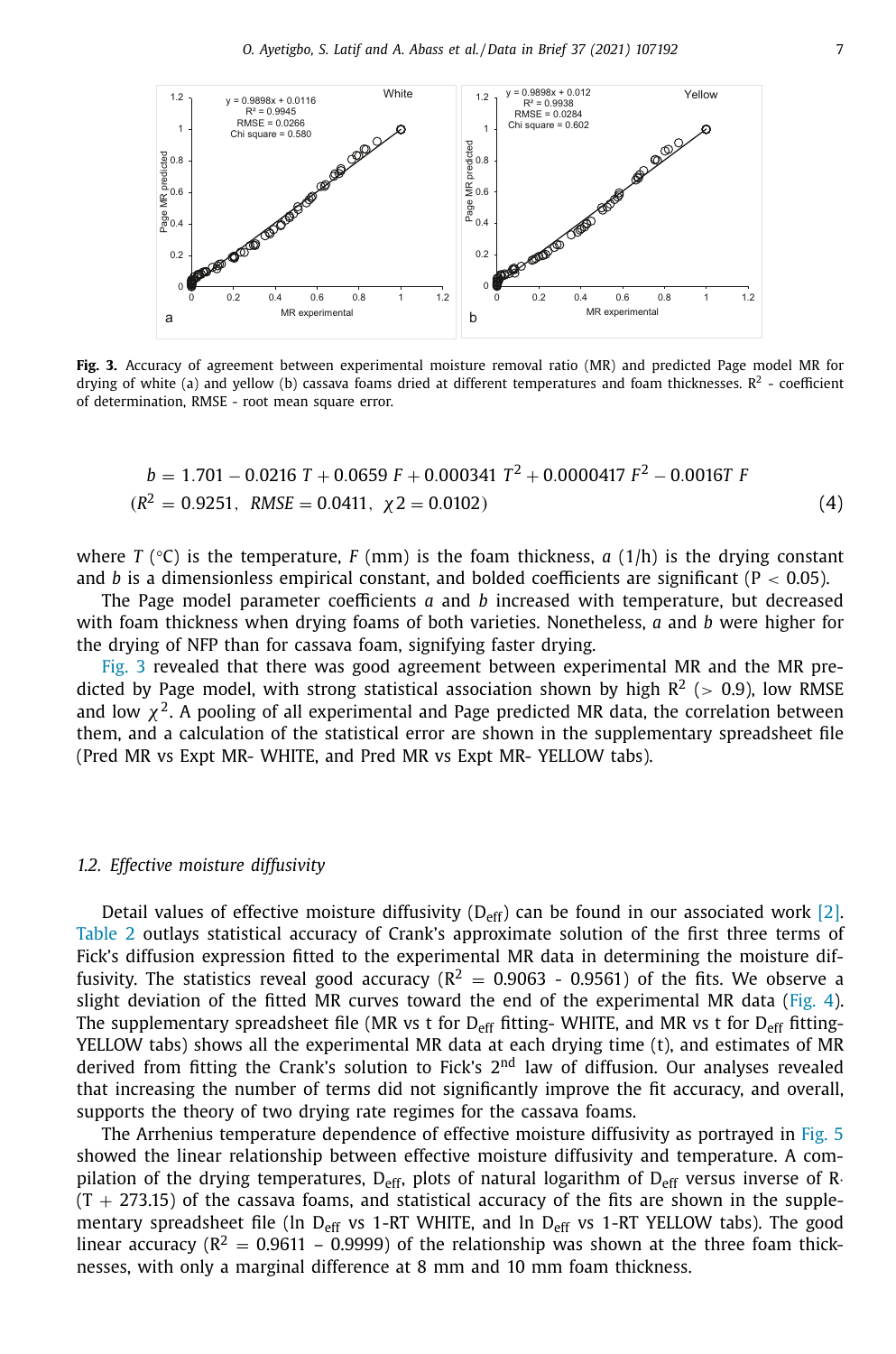#### <span id="page-7-0"></span>**Table 2**

Statistical accuracy of fit for three terms Crank's solution to Fick's 2<sup>nd</sup> law of diffusion in calculating effective moisture diffusivity (*D<sub>eff</sub>*) of white and yellow cassava foams at different temperatures and foam thicknesses.

| Drying variables | Statistical accuracy |                  |                  |                  |                  |                  |                  |                  |                  |                  | <b>NFP</b>                |
|------------------|----------------------|------------------|------------------|------------------|------------------|------------------|------------------|------------------|------------------|------------------|---------------------------|
| Foam thickness   |                      |                  | $6 \text{ mm}$   |                  |                  | $8 \text{ mm}$   |                  |                  | $10 \text{ mm}$  |                  | $10 \text{ mm}$           |
| Temperature      |                      | 50 °C            | 65 °C            | 80 $\degree$ C   | 50 $°C$          | 65 °C            | 80 $\degree$ C   | 50 °C            | 65 °C            | 80 $\degree$ C   | 80 $\degree$ C            |
|                  |                      |                  |                  |                  |                  | White            |                  |                  |                  |                  |                           |
|                  | $R^2$<br>RMSE        | 0.9308<br>0.0861 | 0.9243<br>0.099  | 0.9561<br>0.0807 | 0.9270<br>0.085  | 0.9119<br>0.104  | 0.9385<br>0.0923 | 0.9249<br>0.0861 | 0.9140<br>0.0981 | 0.9212<br>0.1009 | 0.9702<br>0.066           |
|                  |                      |                  |                  |                  |                  | Yellow           |                  |                  |                  |                  | $8 \text{ mm}$            |
|                  | $R^2$<br>RMSE        | 0.9315<br>0.0890 | 0.9320<br>0.0929 | 0.9522<br>0.0845 | 0.9138<br>0.0968 | 0.9219<br>0.0966 | 0.9374<br>0.0957 | 0.9149<br>0.0918 | 0.9063<br>0.101  | 0.9169<br>0.1038 | 80 °C<br>0.9622<br>0.0759 |

 $R<sup>2</sup>$  - coefficient of determination, RMSE - root mean square error. NFP – non-foamed pulp.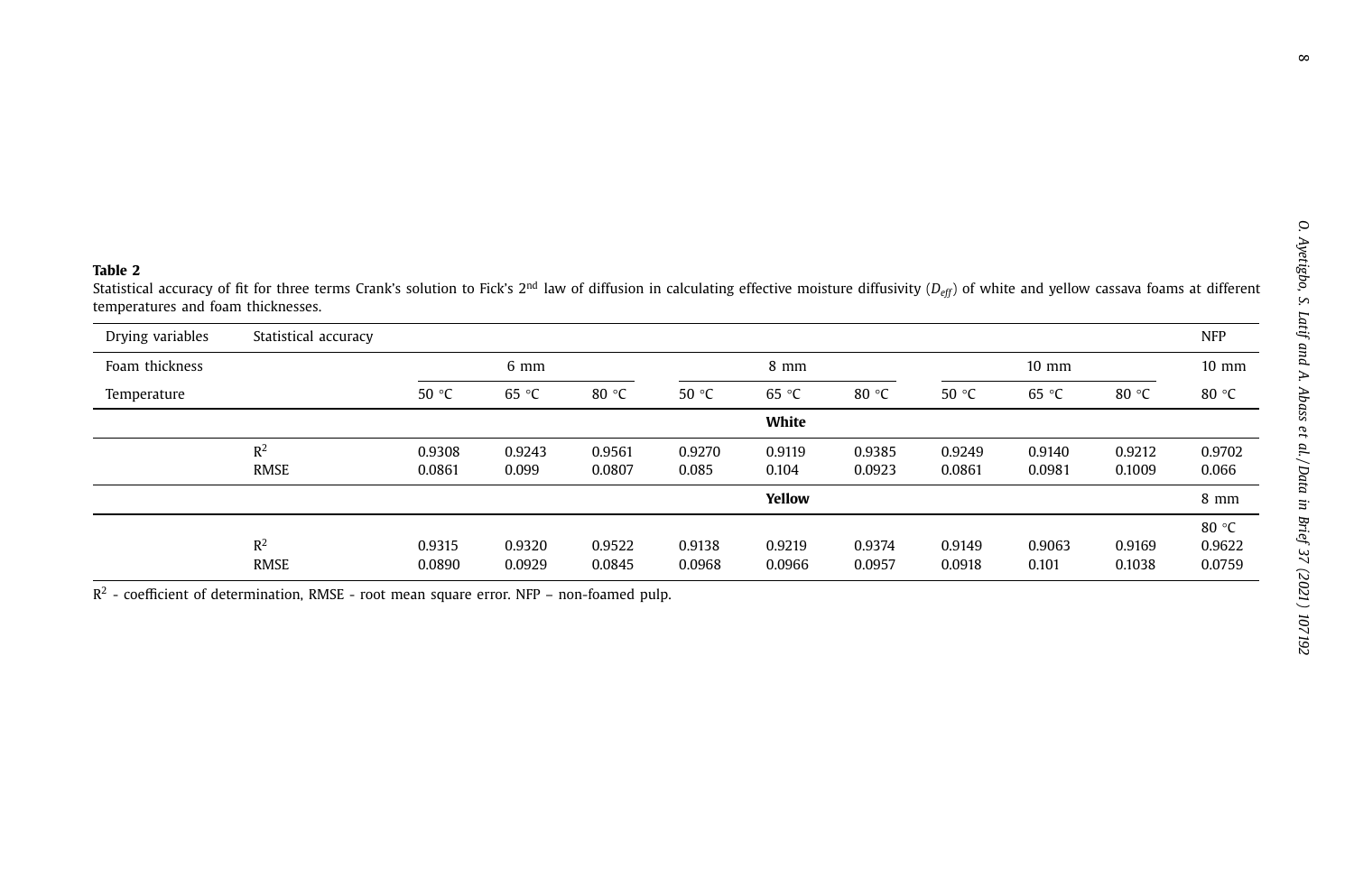<span id="page-8-0"></span>

**Fig. 4.** Moisture removal ratio (MR) fit of Crank's solution to Fick's 2<sup>nd</sup> law of diffusion in calculating effective moisture diffusivity at different temperatures and foam thicknesses during drying of white (a-c) and yellow cassava (d-f) foams

#### *1.3. Drying rate*

In [Fig.](#page-10-0) 6, the drying rate (DR) charts fitted by Rational model shows two distinct regions of drying rates with an approximate transition boundary between both rates. The supplementary spreadsheet file (DR fitting- WHITE, and DR fitting- YELLOW tabs) compiles the experimental data for moisture contents (dry basis), calculated DR, standard deviations for DR, and rational model predicted DR. The DR of the foams show two falling rates which are uniquely different from most other agricultural produce [\[3\]](#page-12-0) which often have one falling rate.

## **2. Experimental Design, Materials and Methods**

## *2.1. Materials acquisition*

White-fleshed cassava was obtained from an exotic food supermart in Stökach, Stuttgart, Germany specialized in importation of cassava from Costa Rica. Yellow-fleshed cassava was also imported from International Institute of Tropical Agriculture (IITA), Nigeria, to the University of Hohenheim, Stuttgart, Germany, by air cargo. Food grade foaming agent (GMS- glycerol monostearate) and stabilizer (NaCMC – sodium carboxymethyl cellulose) were procured from MRS Scientific Ltd., Essex, UK.

## *2.2. Preparation of cassava foams*

Cassava foams were produced under optimal conditions according to procedures already laid out in the previous report [\[1\].](#page-12-0)

#### *2.3. Drying experiments*

A cabinet dryer (Hordentrockner HT 15, Innotech Ingenieurgesellschaft mbH, Altdorf, Germany) of specifications of dimension of 1.4  $\times$  1.75  $\times$  2.3 m, drying space of 15.7 m<sup>2</sup>, 51 per-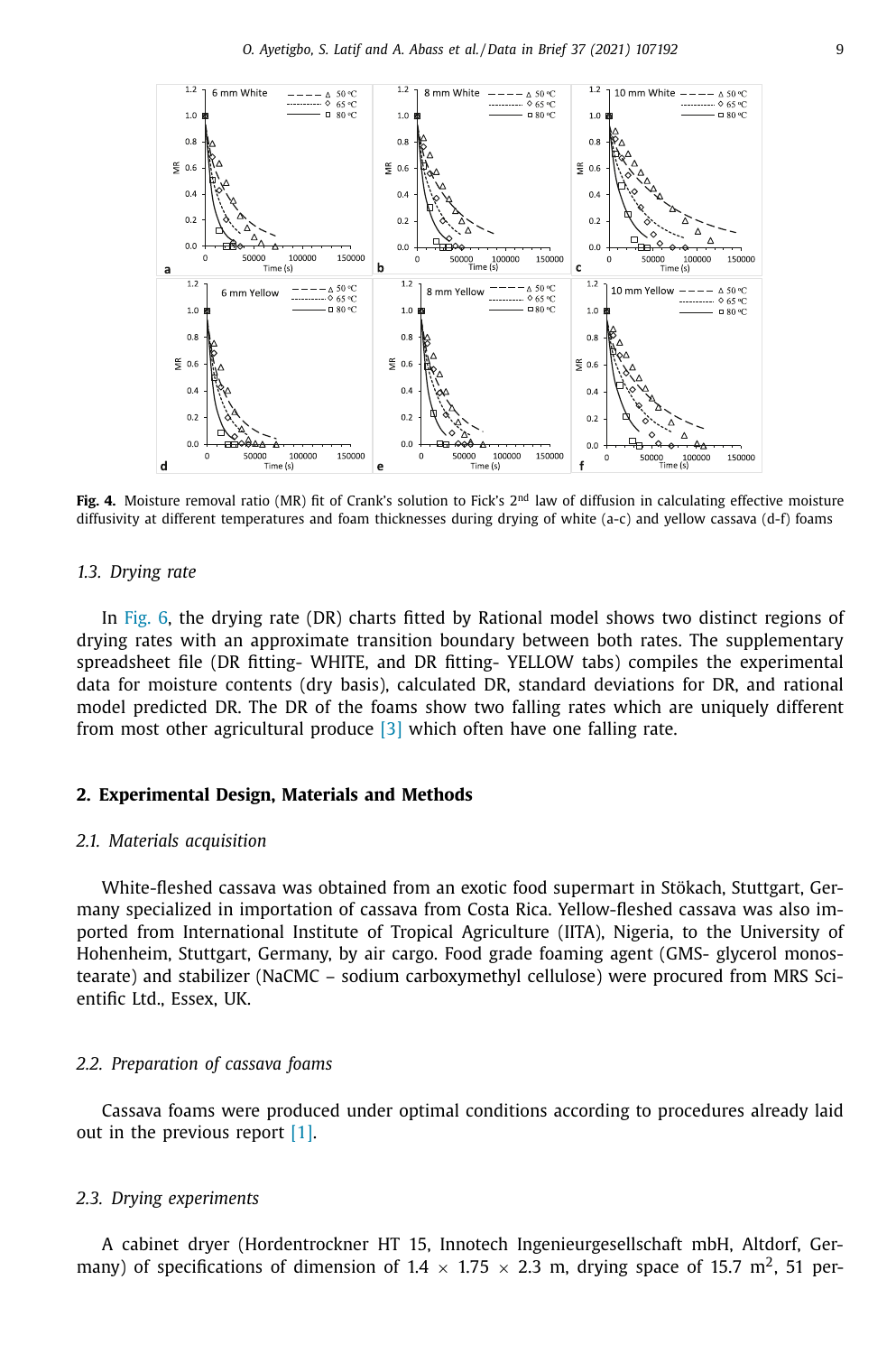<span id="page-9-0"></span>

**Fig. 5.** Linear graphs of plot of Ln *Deff* versus *1/RT* of the Arrhenius temperature-dependence of moisture diffusivity for drying of white (a) and yellow (b) cassava foams conducted at different temperatures and foam thicknesses. *Deff* – effective moisture diffusivity,  $R - gas$  constant,  $T - absolute$  temperature.  $R^2 - coefficients$  coefficient of determination.

forated trays stack 100 mm apart, and maximum capacity of 160 kg per batch, was used. Foams were dried in duplicates considering two drying variables, temperature and foam thickness, at three levels each of 50, 65, and 80  $\degree$ C, and 6 mm, 8 mm, and 10 mm, respectively. In total, 18 drying runs was conducted in a block design per cassava variety. Optimal drying variables in our lab was found to be 80 °C, 10 mm for white cassava foam, and 80 °C, 8 mm for yellow cassava foam [\[2\].](#page-12-0)

#### *2.4. Drying kinetics*

Fick's second law of diffusion was applied to determine the effective moisture diffusivity of the cassava foams during drying, from which Crank [\[4\]](#page-12-0) developed a mathematical approximate solution to describe diffusion of mass by solving the terms of the Fourier series for mass transfer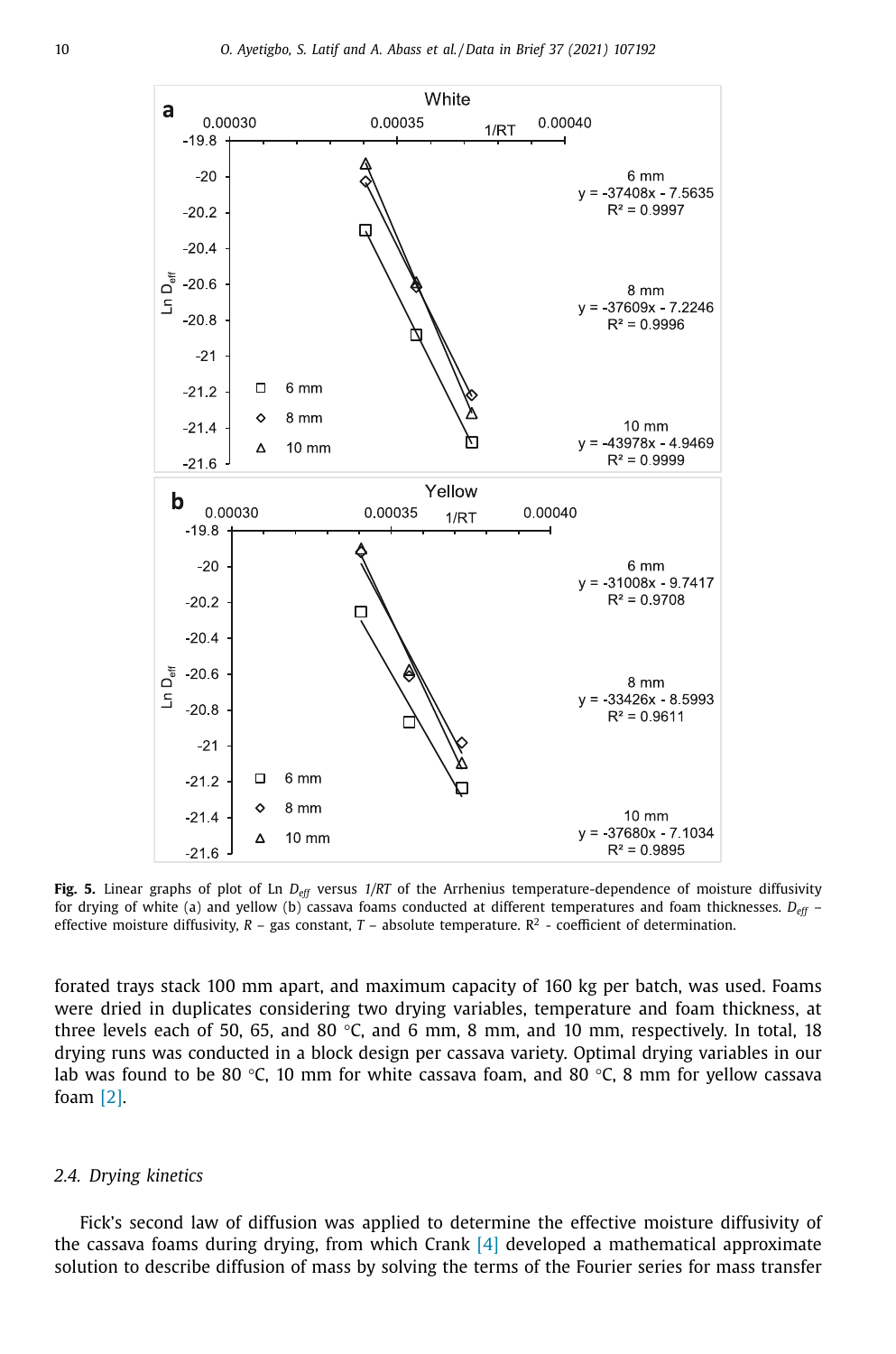<span id="page-10-0"></span>

**Fig. 6.** Drying rate (*DR*) of white (a-c) and yellow (d-f) cassava foams as influenced by different temperatures and foam thicknesses showing two falling rates fitted to the rational model. First falling rate fits are represented by unbroken lines, second falling rate fits are represented by broken lines. MCdb – moisture content in dry basis.

in a slab under certain assumptions such as uniform temperature distribution within product, uni-directional mass transfer, infinite slab dimension, and no resistance to diffusion, as:

$$
\eta = \frac{8}{\pi^2} \sum_{n=0}^{\infty} \frac{1}{(2n+1)^2} \exp(-(2n+1)^2 \cdot \frac{\pi^2}{4L^2} \cdot D_{eff} \cdot t)
$$
(5)

where  $D_{\text{eff}}$  (m<sup>2</sup>/s) is the effective moisture diffusivity, *L* (m) is the thickness of the slab, *t* (s) is the time, *n* is the number of terms in the series and  $\eta$  is a dimensionless concentration. The numerical solution for the first three terms of the series was considered, since additional terms had insignificant changes on the solution.

The dimensionless moisture removal ratio *MR* was calculated from the following formula [\[5\]:](#page-12-0)

$$
MR = \frac{8}{\pi^2} \cdot \left[ exp\left(-\pi^2 \frac{D_{eff} \cdot t}{4L^2}\right) + \frac{exp\left(-9\pi^2 \frac{D_{eff} t}{4L^2}\right)}{9} + \frac{exp\left(-25\pi^2 \frac{D_{eff} t}{4L^2}\right)}{25} \right] = \frac{MC_t - MC_e}{MC_0 - MC_e} \tag{6}
$$

where  $MC_t$  (g/g) is the moisture content at a given time,  $MC_0$  (g/g) is the initial moisture content, and  $MC_e$  ( $g/g$ ) is the equilibrium moisture content. MR was calculated as the quotient of  $MC_t$  to  $MC<sub>0</sub>$  since equilibrium moisture content  $MC<sub>e</sub>$  was negligible:

$$
MR = \frac{MC_t}{MC_0} \tag{7}
$$

*MR* was modelled by four semi-theoretical drying model equations: Newton, Page, Henderson & Pabis, and two-term, as described in the literature  $[6]$ :

Newton model : 
$$
MR = e^{-a \cdot t}
$$
 (8)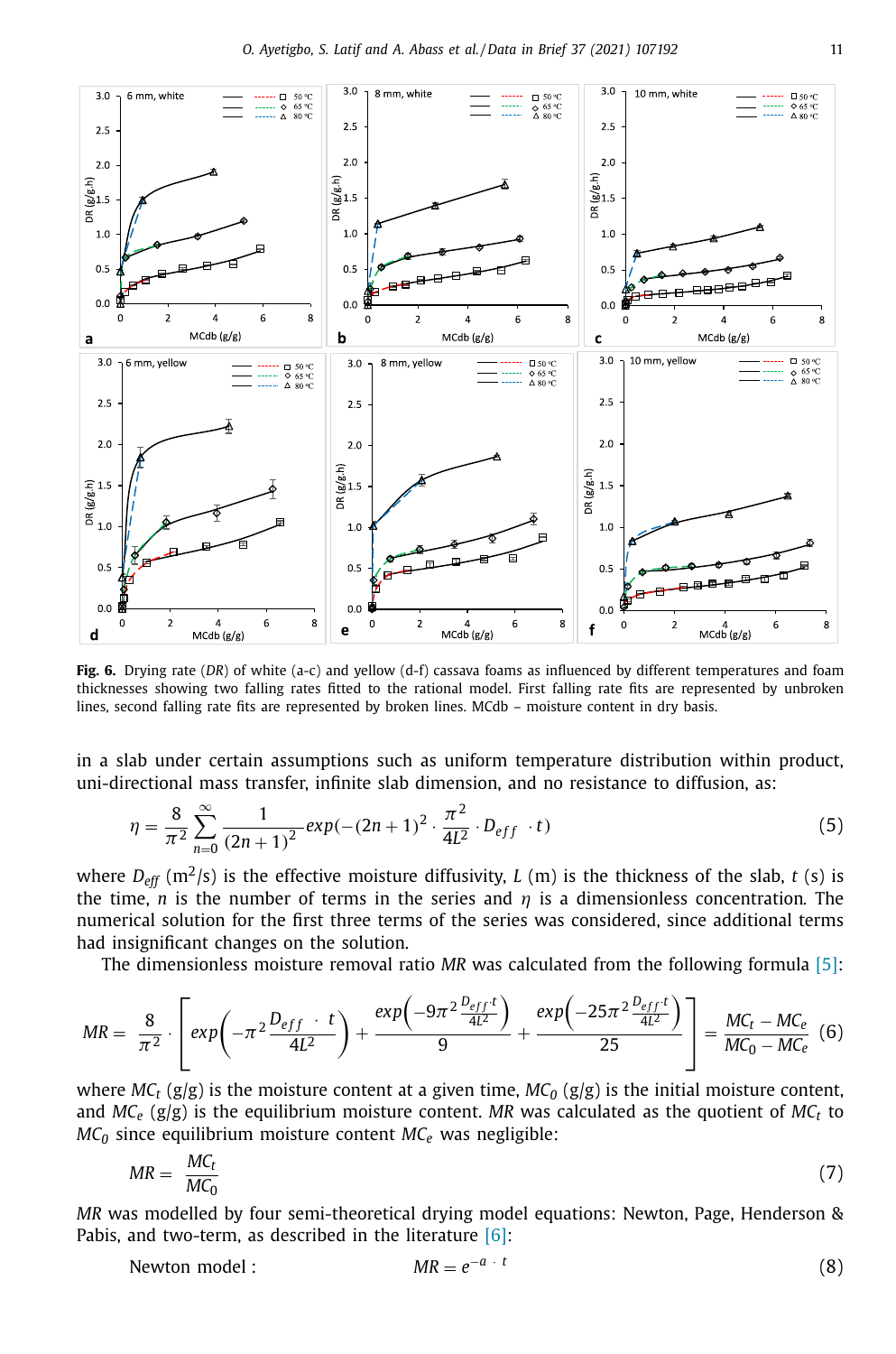Page model 
$$
MR = e^{(-a + t^b)}
$$
 (9)

Henderson & Pabis model 
$$
MR = a \cdot (e^{-b} \cdot t)
$$
 (10)

Two term model 
$$
MR = a \cdot (e^{-b} \cdot t) + c \cdot (e^{-d} \cdot t)
$$
 (11)

where *a, b, c* and *d* are model parameters, *t* is drying time (h).

Moisture diffusivity was determined by regression fitting of [equation](#page-10-0) (6). An Arrhenius temperature-dependent relation with diffusivity as shown in equation (12) was fitted to diffusivity data to calculate activation energy and diffusion constant:

$$
D_{eff} = D_o \cdot exp\left[\frac{-E_a}{R(T + 273.15)}\right]
$$
\n(12)

where  $D_{\text{eff}}$  (m<sup>2</sup>/s) is the effective moisture diffusivity,  $D_o$  (m<sup>2</sup>/s) is the diffusion constant,  $E_a$ (J/mol) is the activation energy, *R* is the universal gas constant (8.3144598 J/mol K) and *T* ( $\degree$ C) is the temperature.

Drying rate (*DR*) was calculated as:

$$
DR = \frac{MC_t - MC_{t + \Delta t}}{\Delta t}
$$
\n(13)

where  $MC_{t+\Delta t}$  is the instantaneous moisture content (db) at time  $t + \Delta t$ , which is the time interval (h).

The relationship between the *DR* and moisture content during drying was fitted by the Rational Model [\[7\]:](#page-13-0)

$$
DR = (a + b \cdot MC) \cdot \frac{1}{1 + c \cdot MC + d \cdot MC^2}
$$
 (14)

where *MC* (g/g) is the moisture content in dry basis, and *a, b, c*, and *d* are the model coefficients.

## *2.5. Statistical analyses*

Data were obtained in duplicates and presented as mean and standard deviation. Multiple regression analysis was made by Microsoft Excel® 2007 (Microsoft, Redmond, WA, USA). Mathematical fitting of experimental data was carried out using Curve Expert professional 2.6 (Hyams Development, 2018). The accuracy of the model fit was evaluated by coefficient of determination  $(R^2)$ , root mean square error (RMSE), and Chi square  $(\chi^2)$  [\[8–11\].](#page-13-0)

$$
R^{2} = 1 - \left(\frac{\sum_{i=1}^{n} (X_{exp} - X_{pred})^{2}}{\sum_{i=1}^{n} (X_{exp} - \bar{X}_{exp})^{2}}\right)
$$
(15)

$$
RMSE = \sqrt{\frac{1}{n} \sum_{i=1}^{n} (X_{pred} - X_{exp})^2}
$$
(16)

$$
Chi square (\chi^2) = \sum_{i=1}^{n} \frac{(X_{exp} - X_{pred})^2}{X_{pred}}
$$
\n(17)

where *Xexp* are the measured values, *Xpred* are the predicted values, and *n* is the number of observations.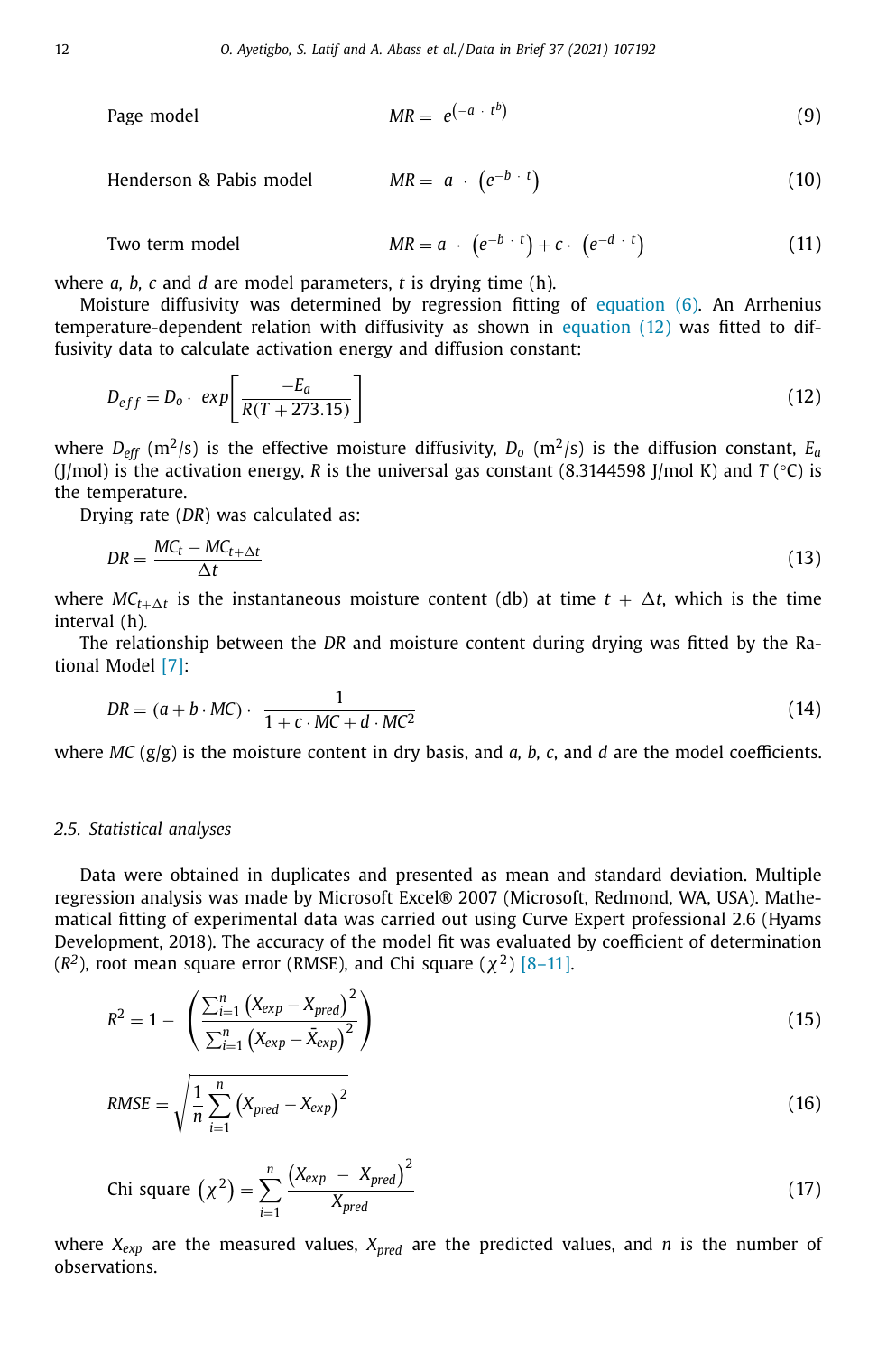## <span id="page-12-0"></span>**Ethics Statement**

Authors did not use any animal or human experimental materials, and are not, therefore, subject to their ethical concerns.

#### **Credit Author Statement**

**Oluwatoyin Ayetigbo** and **Joachim Müller:** Conceptualization, Methodology, Software; **Oluwatoyin Ayetigbo:** Data curation, writing & original draft preparation; **Oluwatoyin Ayetigbo:** Visualization, Investigation; **Joachim Müller, Sajid Latif** and **Adebayo Abass:** Supervision; **Ayetigbo Oluwatoyin, Joachim Müller, Sajid Latif** and **Adebayo Abass:** Writing - reviewing & editing.

## **Declaration of Competing Interest**

The authors declare that they have no known competing financial interests or personal relationships, which have or could be perceived to have influenced the work reported in this article. This work has been approved by the authors, has not been previously published, is not under consideration for publication elsewhere, and will not be published elsewhere in similar form if accepted.

## **Acknowledgments**

This work was funded under the GlobE Biomass Value Web Project, Work Package 5.3 (Postharvest technologies - Cassava Web innovations), with grant (031A258A) provided by the German Federal Ministry of Education and Research (BMBF) and the Federal Ministry for Economic Cooperation and Development (BMZ). This work is a result of a collaboration between the Centre for Development Research (ZEF), Bonn; the Institute of Agricultural Engineering, University of Hohenheim, Germany; and the International Institute of Tropical Agriculture (IITA), Ibadan, Nigeria. Authors thank Dr Kulakow, Dr Kumar Lava, Peter Illuebey, James, Yomi, Busayo, and Olusoga Olayemi of IITA (Cassava breeding, GHU and HQCF units), and Dorothee H.-Müller (Institute of Agric. Engineering, University of Hohenheim).

#### **Supplementary Materials**

Supplementary material associated with this article can be found in the online version at doi[:10.1016/j.dib.2021.107192.](https://doi.org/10.1016/j.dib.2021.107192)

#### **References**

- [1] O. Ayetigbo, S. Latif, A. Abass, J. Müller, Optimization and characterization of foam from white-flesh and yellowflesh cassava (Manihot esculenta) for powder production, Food Hydrocoll 97 (2019) 1–10, [doi:10.1016/j.foodhyd.](https://doi.org/10.1016/j.foodhyd.2019.105205) 2019.105205.
- [2] O. Ayetigbo, S. Latif, A. Abass, J. Müller, Drying kinetics and effect of drying conditions on selected physicochemical properties of foam from yellow-fleshed and white-fleshed cassava (Manihot esculenta) varieties, Food Bioprod. Process 127 (2021) 454–464, doi[:10.1016/j.fbp.2021.04.005.](https://doi.org/10.1016/j.fbp.2021.04.005)
- [3] T. [Kudra,](http://refhub.elsevier.com/S2352-3409(21)00476-5/sbref0003) C. [Ratti,](http://refhub.elsevier.com/S2352-3409(21)00476-5/sbref0003) [Foam-mat](http://refhub.elsevier.com/S2352-3409(21)00476-5/sbref0003) drying: Energy and cost analyses, Can. Biosyst. Eng. /Le Genie Des Biosyst. Au Canada. 48 (2006) 27–32.
- [4] J. [Crank,](http://refhub.elsevier.com/S2352-3409(21)00476-5/sbref0004) The [Mathematics](http://refhub.elsevier.com/S2352-3409(21)00476-5/sbref0004) Of Diffusion, 2nd ed., Oxford University Press, London, Bristol, England, 1975.
- [5] C. Singh, H.K. Sharma, B.C. Sarkar, Kinetics of mass transfer during convective dehydration of coated osmosed pineapple samples, J. Food Process Eng. 34 (2011) 1879–1902, doi[:10.1111/j.1745-4530.2009.00503.x.](https://doi.org/10.1111/j.1745-4530.2009.00503.x)